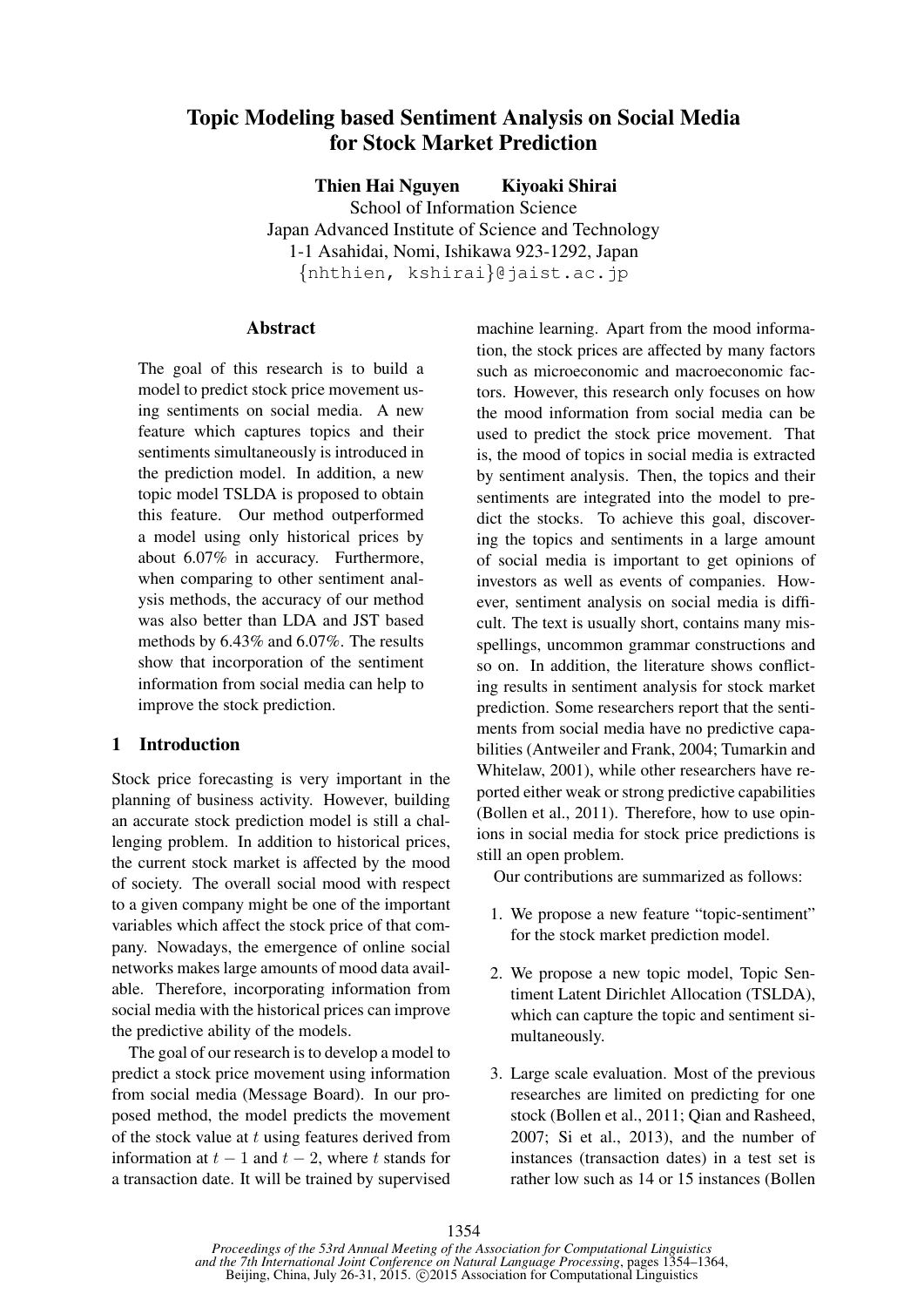et al., 2011; Vu et al., 2012). With only a few instances in the test set, the conclusion might be insufficient. This is the first research that shows good prediction results on evaluation of many stocks using a test set consisting of many transaction dates.

The rest of the paper is organized as follows. Section 2 introduces some previous approaches on sentiment analysis for stock prediction. Section 3 explains our model for sentiment analysis by simultaneously inferring the topic and sentiment in the text. Section 4 describes two kinds of datasets required for stock prediction. Section 5 describes our prediction models and also proposes a novel feature based on the topics and sentiments. Section 6 assesses the results of the experiments. Finally, Section 7 concludes our research.

## 2 Related Work

Stock market prediction is one of the most attracted topics in academic as well as real life business. Many researches have tried to address the question whether the stock market can be predicted. Some of the researches were based on the random walk theory and the Efficient Market Hypothesis (EMH). According to the EMH (Fama et al., 1969; Fama, 1991), the current stock market fully reflects all available information. Hence, price changes are merely due to new information or news. Because news in nature happens randomly and is unknowable in the present, stock prices should follow a random walk pattern and the best bet for the next price is the current price. Therefore, they are not predictable with more than about 50% accuracy (Walczak, 2001). On the other hand, various researches specify that the stock market prices do not follow a random walk, and can be predicted in some degree (Bollen et al., 2011; Qian and Rasheed, 2007; Vu et al., 2012). Degrees of accuracy at 56% hit rate in the predictions are often reported as satisfying results for stock predictions (Schumaker and Chen, 2009b; Si et al., 2013; Tsibouris and Zeidenberg, 1995).

Besides the efficient market hypothesis and the random walk theories, there are two distinct trading philosophies for stock market prediction: fundamental analysis and technical analysis. The fundamental analysis studies the company's financial conditions, operations, macroeconomic indicators to predict the stock price. On the other hand, the technical analysis depends on historical and timeseries prices. Price moves in trends, and history tends to repeat itself. Some researches have tried to use only historical prices to predict the stock price (Zuo and Kita, 2012a; Zuo and Kita, 2012b). To discover the pattern in the data, they used Bayesian network (Zuo and Kita, 2012a; Zuo and Kita, 2012b), time-series method such as Auto Regressive, Moving Average, Auto Regressive Moving Average model (Zuo and Kita, 2012a) and so on.

## 2.1 Extracting Opinions from Text

Sentiment analysis has been found to play a significant role in many applications such as product and restaurant reviews (Liu and Zhang, 2012; Pang and Lee, 2008). There are some researches trying to apply sentiment analysis on information sources to improve the stock prediction model. There are two main such sources. In the past, the main source was the news (Schumaker and Chen, 2009a; Schumaker and Chen, 2009b), and in recent years, social media sources. A simple approach is combining the sentiments in the textual content with the historical prices through the linear regression model.

Most of the previous work primarily used the bag-of-words as text representation that are incorporated into the prediction model. Schumaker and Chen tried to use different textual representations such as bag-of-words, noun phrases and named entities for financial news (Schumaker and Chen, 2009b). However, the textual representations are just the words or named entity tags, not exploiting the mood information so much. A novel tree representation based on semantic frame parsers is proposed (Xie et al., 2013). By using stock prices from Yahoo Finance, they annotated all the news in a transaction date with going up or down categories. However, the weakness of this assumption is that all the news in one day will have the same category. In addition, this is a task of text classification, not stock prediction.

Naive Bayes was used to classify messages from message boards into three classes: buy, hold and sell (Antweiler and Frank, 2004). They were integrated into the regression model. However, they concluded that their model does not successfully predict stock returns.

A method to measure collective hope and fear on each day and analyze the correlation between these indices and the stock market indicators was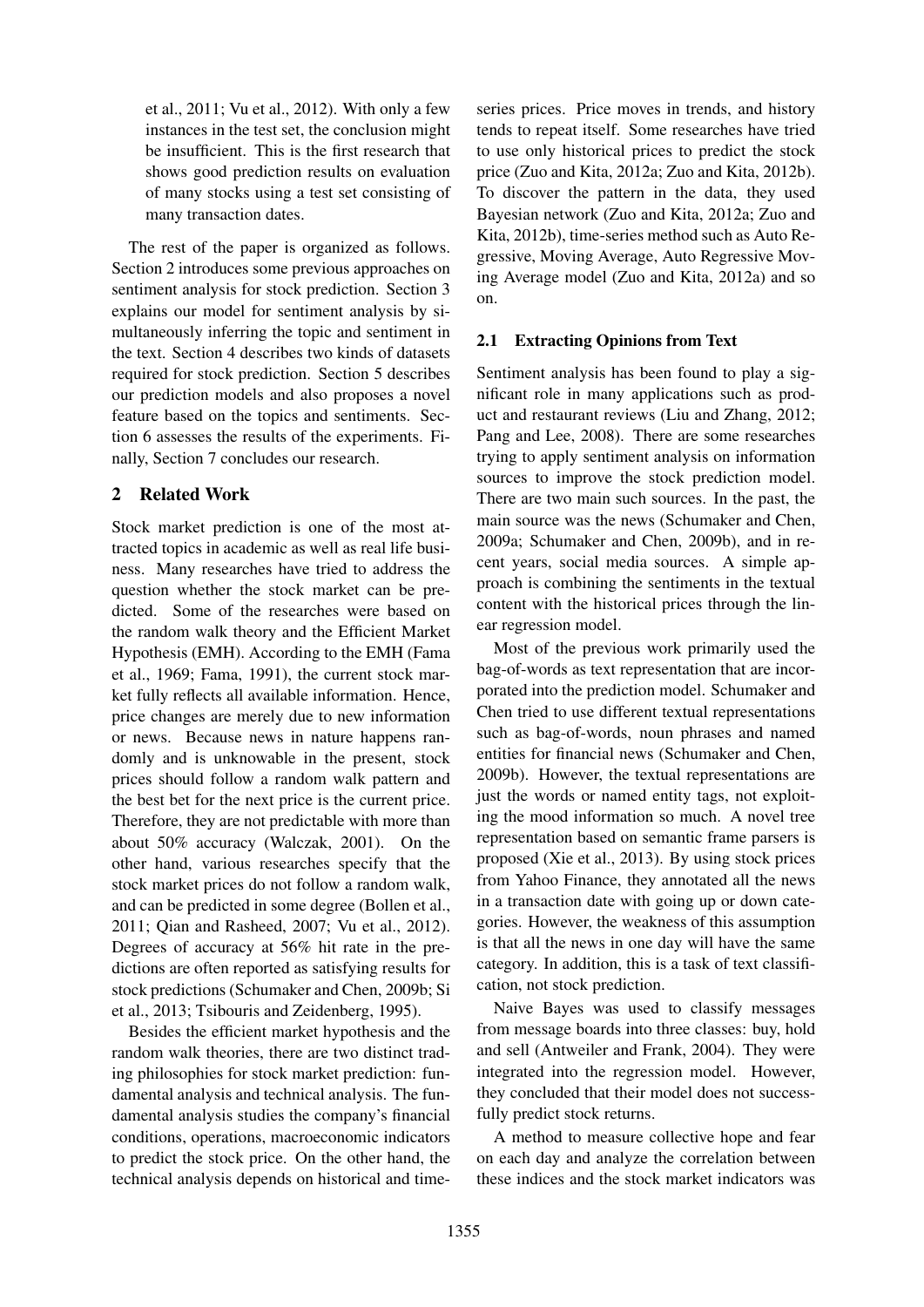proposed (Zhang et al., 2011). They used the mood words to tag each tweet as fear, worry, hope and so on. They concluded that the ratio of the emotional tweets significantly negatively correlated with Down Jones, NASDAQ and S&P 500, but positively with VIX. However, they did not use their model to predict the stock price values.

Two mood tracking tools, OpinionFinder and Google Profile of Mood States, were used to analyze the text content of daily Twitter (Bollen et al., 2011). The former measures the positive and negative mood. The latter measures the mood in terms of six dimensions (Calm, Alert, Sure, Vital, Kind, and Happy). They used the Self Organizing Fuzzy Neural Network model to predict DJIA values. The results showed 86.7% direction accuracy (up or down) and 1.79% Mean Absolute Percentage Error. Although they achieved the high accuracy, there were only 15 transaction dates (from December 1 to 19, 2008) in their test set. With such a short period, it might not be sufficient to conclude the effectiveness of their method.

A keyword-based algorithm was proposed to identify the sentiment of tweets as positive, neutral and negative for stock prediction (Vu et al., 2012). Their model achieved around 75% accuracy. However, their test period was short, from  $8^{th}$  to  $26^{th}$  in September 2012, containing only 14 transaction dates.

Continuous Dirichlet Process Mixture (cDPM) model was used to learn the daily topic set of Twitter messages to predict the stock market (Si et al., 2013). A sentiment time series was built based on these topics. However, the time period of their whole dataset is rather short, only three months.

Most of the researches tried to extract only the opinions or sentiments. However, one important missing thing is that opinions or sentiments are expressed on topics or aspects of companies. Therefore, understanding on which topics of a given stock people are expressing their opinion is very important. Although the models for inferring the topics and sentiments simultaneously have already proposed as discussed in Subsection 2.2, to the best of our knowledge, such models have never applied for stock market prediction.

### 2.2 Aspect based Sentiment Analysis

Some researches tried to identify the sentiment expressed toward an aspect in a sentence rather than a whole sentence or document. The simple approach is to define a sentiment score of a given aspect by the weighted sum of opinion scores of all words in the sentence, where the weight is defined by the distance from the aspect (Liu and Zhang, 2012; Pang and Lee, 2008). This method is further improved by identifying the aspect-opinion relations using tree kernel method (Nguyen and Shirai, 2015).

Other researches trying to extract both the topic and sentiment for some domains such as online product, restaurant and movie review dataset. ASUM is a model for extracting both the aspect and sentiment for online product review dataset (Jo and Oh, 2011). Joint sentiment/topic model (JST) is another model to detect the sentiment and topic simultaneously, which was applied for movie review dataset (Lin and He, 2009). These models assume that each word is generated from a joint topic and sentiment distribution. It means that these models do not distinguish the topic word and opinion word distributions.

Besides the general opinion words, topic models considering aspect-specific opinion words were also proposed. MaxEnt-LDA hybrid model can jointly discover both aspects and aspectspecific opinion words on a restaurant review dataset (Zhao et al., 2010), while FACTS, CFACTS, FACTS-R, and CFACTS-R model were proposed for sentiment analysis on a product review data (Lakkaraju et al., 2011). However, one of the weaknesses of these methods is that there is only one opinion word distribution corresponding to one topic (aspect). It makes difficult to know which sentiment (e.g. positive or negative) is expressed by the opinion words on that topic.

To overcome this drawback, we propose a new topic model called Topic Sentiment Latent Dirichlet Allocation (TSLDA), which estimates different opinion word distributions for individual sentiment categories for each topic. To the best of our knowledge, such a model has not been proposed. TSLDA is suitable for not only sentiment analysis for stock prediction but also general sentiment analysis of the document, sentence and aspect.

## 3 TSLDA: Topic Sentiment Latent Dirichlet Allocation

The proposed model TSLDA infers the topics and their sentiments simultaneously. It is an extended model of Latent Dirichlet Allocation (LDA) (Blei et al., 2003). We assume that one sentence ex-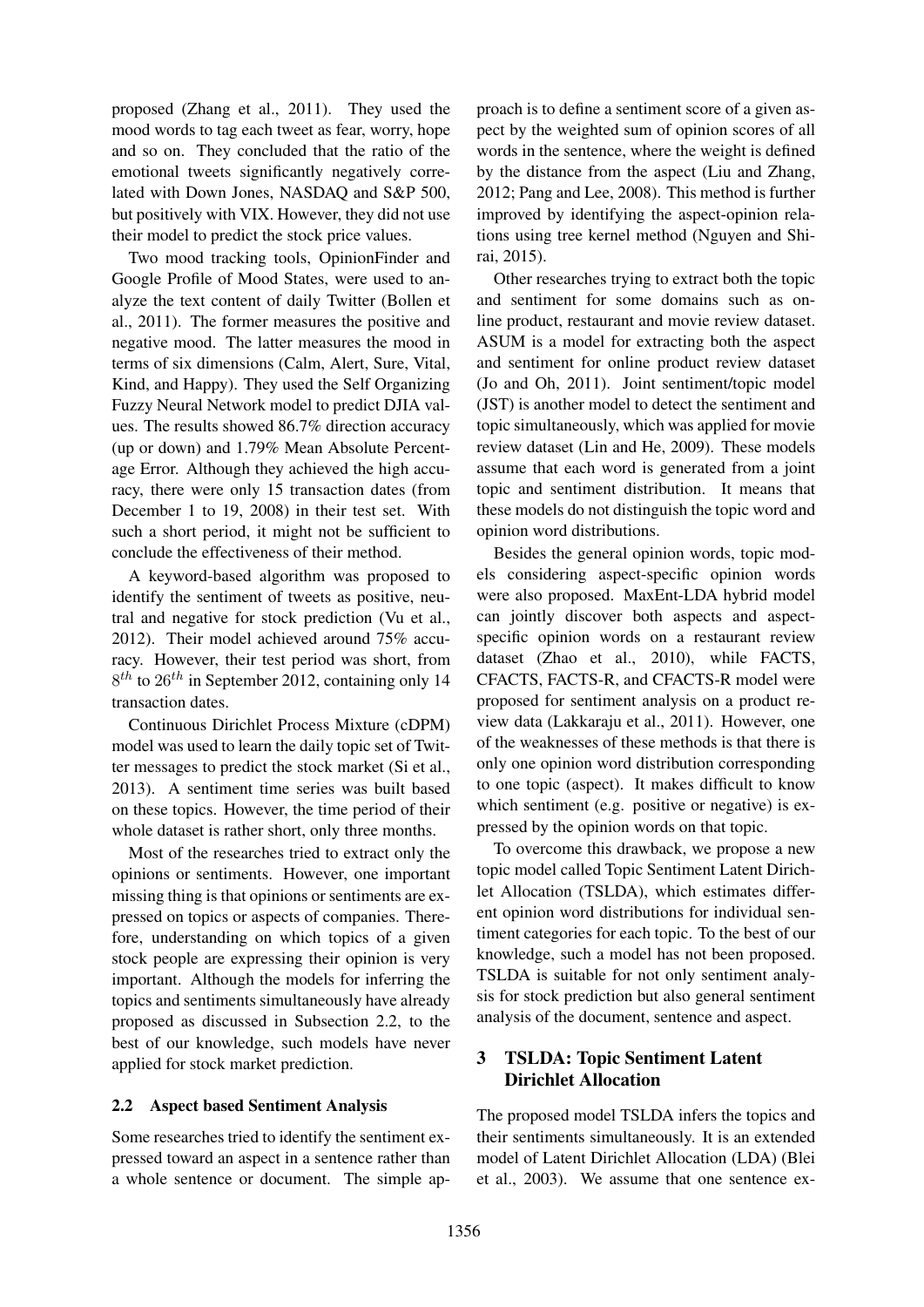

Figure 1: Graphical Model Representation of TSLDA

presses only one topic and one opinion on that topic. The topics are usually nouns, whereas the opinion words are adjectives or adverbs. The words in the document are classified into three categories, the topic word (category  $c = 1$ ), opinion word  $(c = 2)$  and others  $(c = 0)$ . Then, we suppose the different opinion words are used for the different topics. Depending on the topic, an opinion word may express different sentiment meaning. For example, the opinion word "low" in "low cost" and "low salary" have opposite polarity. In our model, different topics, which are also represented by word distributions, will have different opinion word distributions. Finally, to capture the sentiment meanings such as positive, negative or neutral of the opinion words for each topic, we distinguish opinion word distributions for different sentiment meanings.

Figure 1 shows the graphical model representation of TSLDA. Observed and hidden variables are indicated by shaded and clear circles, respectively. Table 1 shows the notations in Figure 1. The generation process in TSLDA is as follows:

- 1. Choose a distribution of background words  $\Phi^b \sim Dirichlet(\alpha)$
- 2. For each topic k:
	- Choose a distribution of topic words  $\Phi_k^t \sim Dirichlet(\alpha)$
	- For each sentiment s of topic  $k$ :
		- Choose a distribution of sentiment words  $\Phi_{k,s}^o \sim Dirichlet(\lambda)$

| Table 1: Notations in TSLDA                                           |                                         |  |  |  |
|-----------------------------------------------------------------------|-----------------------------------------|--|--|--|
| <b>Notation</b>                                                       | Definition                              |  |  |  |
| $\alpha, \beta, \gamma, \lambda$                                      | Dirichlet prior vectors                 |  |  |  |
| K                                                                     | # of topics                             |  |  |  |
| $\overline{S}$                                                        | # of sentiments                         |  |  |  |
| $\overline{\Phi^b}$                                                   | distribution over background words      |  |  |  |
| $\overline{\Phi^t}$                                                   | distribution over topic words           |  |  |  |
| $\overline{\Phi^o}$                                                   | distribution over sentiment words       |  |  |  |
| $\overline{D}$                                                        | # of documents                          |  |  |  |
| $M_d$                                                                 | # of sentences in document $d$          |  |  |  |
| $N_{d,m}$                                                             | # of words in sentence $m$              |  |  |  |
|                                                                       | in document $d$                         |  |  |  |
| $\frac{\overline{\theta^t_d}}{\theta^o_d}_{\substack{d \ z^t_{d,m}}}$ | topic distribution for document $d$     |  |  |  |
|                                                                       | sentiment distribution for document $d$ |  |  |  |
|                                                                       | topic assignment for sentence $m$       |  |  |  |
|                                                                       | in document $d$                         |  |  |  |
| $z_{d,m}^o$                                                           | sentiment assignment                    |  |  |  |
|                                                                       | for sentence $m$ in document $d$        |  |  |  |
| $w_{d,m,n}$                                                           | $n^{th}$ word in sentence m             |  |  |  |
|                                                                       | in document $d$                         |  |  |  |
| $c_{d,m,n}$                                                           | $n^{th}$ word's category (background,   |  |  |  |
|                                                                       | topic or sentiment) in sentence $m$     |  |  |  |
|                                                                       | in document $d$                         |  |  |  |

- 3. For each document d:
	- Choose a topic distribution  $\theta_d^t \sim Dirichlet(\beta)$
	- Choose a sentiment distribution  $\theta_d^o \sim Dirichlet(\gamma)$
	- For each sentence  $m$ :
		- Choose a topic assignment  $z_{d,m}^t \sim Multinomial(\theta_d^t)$
		- Choose a sentiment assignment  $z_{d,m}^o \sim Multinomial(\theta_d^o)$
		- For each word in the sentence:
			- $\ast$  Choose a word  $w_{d,m,n}$  as in Equation (1).

$$
w_{d,m,n} \sim \begin{cases} \text{Multinomial}(\Phi^b) & \text{if } c_{d,m,n} = 0\\ \text{Multinomial}(\Phi^t_{z^t_{d,m}^t}) & \text{if } c_{d,m,n} = 1\\ \text{Multinomial}(\Phi^o_{z^t_{d,m}, z^o_{d,m}^s}) & \text{if } c_{d,m,n} = 2 \end{cases} \tag{1}
$$

We will define some notations for explanation of our method.  $W_{d,m,v,c}^{k,s}$  is the number of times the word  $v$  with the category  $c$  appears in the sentence  $m$  in the document  $d$ , where  $m$  discusses the topic k and the sentiment s. Let  $Z_d^{k,s}$  $\int_{d}^{\kappa, s}$  be the number of times the document  $d$  has the topic  $k$  and the sentiment s. If any of these dimensions is not limited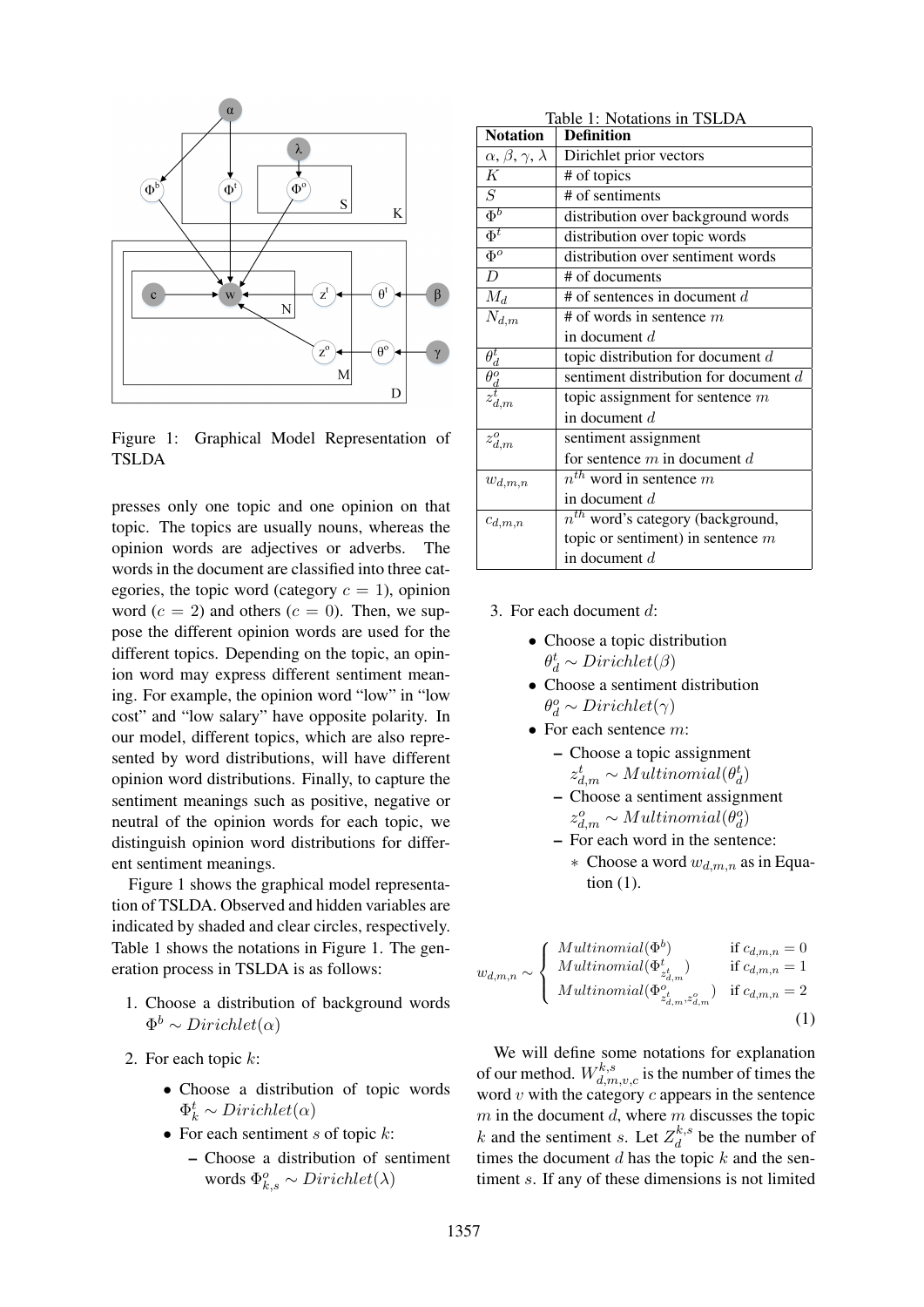to a specific value, we used an asterisk ∗ to denote it. For example,  $W_{*,*,v,c}^{k,s}$  is the number of appearance of combination  $(v, c, k, s)$  in any sentences in any documents. Similarly,  $Z_d^{k,*}$  is the number of times the document  $d$  has the topic  $k$  with any sentiments.

A bold-font variable denotes the list of the variables. For instance,  $z^t$  and w denote all of topic assignments and words in all documents, respectively.

 $-(d, m)$  stands for exclusion of the value in the sentence  $m$  in the document  $d$ . For example,  $z_{-(d,m)}^t$  denotes all of topic assignment variables  $z^t$  but  $z_{d,m}^t$ .  $Z_d^{a,*-(d,m)}$  denotes the value of  $Z_d^{a,*}$ not counting times at the sentence  $m$  in the document d.

We used square brackets for specifying the value at the index of a vector or distribution. For instance,  $\alpha[v]$  denotes the value of  $\alpha$  at index v.

Collapsed Gibbs Sampling was implemented for inference in TSLDA. It will sequentially sample hidden variables  $z_{d,m}^t$  and  $z_{d,m}^o$  from the distribution over these variables given the current values of all other hidden and observed variables. In other words, in order to perform Collapsed Gibbs Sampling, conditional probability  $P(z_{d,m}^t = a, z_{d,m}^o = b | \boldsymbol{z_{-(d,m)}^t}, \boldsymbol{z_{-(d,m)}^o}, \boldsymbol{w}, \boldsymbol{c})$ is calculated by marginalizing out random variables  $\Phi^b$ ,  $\Phi^t$ ,  $\Phi^o$ ,  $\theta^t$  and  $\theta^o$ . Because of the limit of spaces, we only show the final formula of this conditional probability as in Equation (2). Let  $V_{d,m}$  be a set of words in the sentence m in the document d. V is a set of all of the words in all documents.

$$
P(z_{d,m}^{t} = a, z_{d,m}^{o} = b | \mathbf{z}_{-(d,m)}^{t}, \mathbf{z}_{-(d,m)}^{o}, \mathbf{w}, \mathbf{c}, )
$$
  
\n
$$
\propto (Z_{d}^{a,*-(d,m)} + \beta[a])(Z_{d}^{*,b-(d,m)} + \gamma[b])
$$
  
\n
$$
\prod_{v=1}^{V_{d,m}} \prod_{j=1}^{W_{d,m,v,1}^{*,*}} (W_{*,*,v,1}^{a,*-(d,m)} + \alpha[v] + j - 1)
$$
  
\n
$$
\times \frac{w=1}{W_{d,m,*,1}^{*,*}} \sum_{v=1}^{V} W_{*,*,v,1}^{a,*-(d,m)} + \alpha[v] + j - 1)
$$
  
\n
$$
\prod_{j=1}^{V_{d,m}} \prod_{v=1}^{W_{d,m,v,2}^{*,*}} (W_{*,*,v,2}^{a,b-(d,m)} + \lambda[v] + j - 1)
$$
  
\n
$$
\times \frac{w=1}{W_{d,m,*,2}^{*,*}} \sum_{V} W_{*,*,v,2}^{a,b-(d,m)} + \lambda[v] + j - 1)
$$
  
\n(2)

Multinomial parameters: Finally, samples obtained from Collapsed Gibbs Sampling can be

used to approximate the multinomial parameter sets. The distributions of topics and sentiments in the document  $d$  are estimated as in Equation (3).

$$
\theta_d^t[a] = \frac{Z_d^{a,*} + \beta[a]}{\sum_{k=1}^K Z_d^{k,*} + \beta[k]}; \ \theta_d^o[b] = \frac{Z_d^{*,b} + \gamma[b]}{\sum_{s=1}^S Z_d^{*,s} + \gamma[s]}
$$
\n(3)

The background word distribution, topic word distribution of the topic  $k$  and sentiment word distribution of the sentiment  $s$  for  $k$  are estimated in Equation  $(4)$ ,  $(5)$  and  $(6)$ , respectively.

$$
\Phi^{b}[r] = \frac{W_{*,*,r,0}^{*,*} + \alpha[r]}{\sum\limits_{v=1}^{V} W_{*,*,v,0}^{*,*} + \alpha[v]} \tag{4}
$$

$$
\Phi_k^t[r] = \frac{W_{*,*,v,1}^{k,*} + \alpha[r]}{\sum\limits_{v=1}^V W_{*,*,v,1}^{k,*} + \alpha[v]} \tag{5}
$$

$$
\Phi_{k,s}^o[r] = \frac{W_{*,*,v,2}^{k,s} + \lambda[r]}{\sum\limits_{v=1}^V W_{*,*,v,2}^{k,s} + \lambda[v]}
$$
(6)

### 4 Dataset

Two datasets are used for the development of our stock prediction model. One is the historical price dataset, and the other is the message board dataset.

#### 4.1 Historical Price Dataset

Historical prices are extracted from Yahoo Finance for 5 stocks. The list of the stock quotes and company names is shown in Table 2. For each transaction date, there are open, high, low, close and adjusted close prices. The adjusted close prices are the close prices which are adjusted for dividends and splits. They are often used for stock market prediction as in other researches (Rechenthin et al., 2013). Therefore, we chose it as the stock price value for each transaction date.

#### 4.2 Message Board Dataset

To get the mood information of the stocks, we collected 5 message boards of the 5 stocks from Yahoo Finance Message Board for a period of one year (from July 23, 2012 to July 19, 2013). On the message boards, users usually discuss company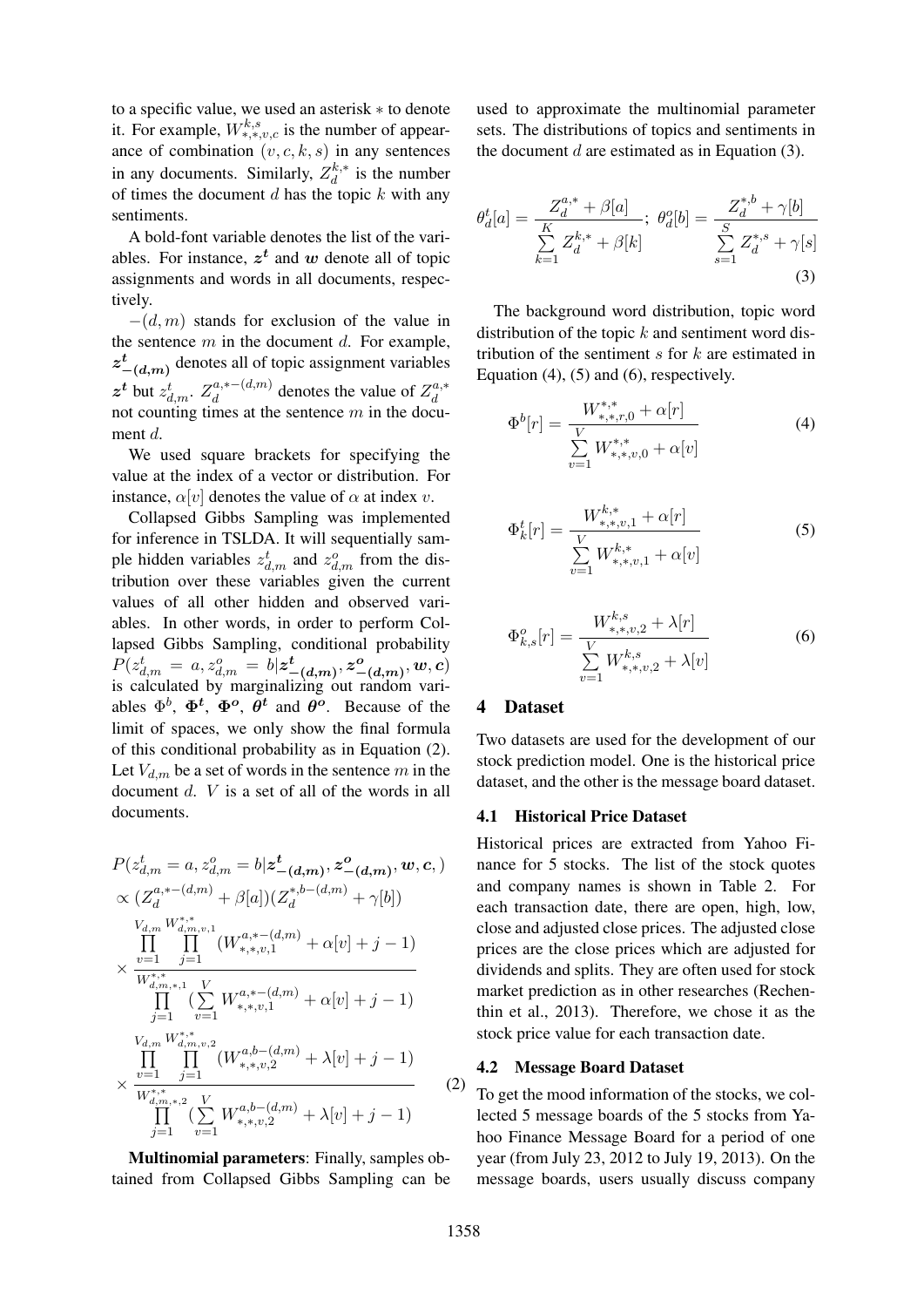Table 2: Statistics of Our Dataset

| <b>Stocks</b> | <b>Company Names</b>           | #Documents |
|---------------|--------------------------------|------------|
| <b>XOM</b>    | <b>Exxon Mobil Corporation</b> | 11027      |
| <b>DELL</b>   | Dell Inc.                      | 10339      |
| <b>EBAY</b>   | eBay Inc.                      | 7168       |
| <b>IBM</b>    | <b>International Business</b>  | 5008       |
|               | <b>Machines Corporation</b>    |            |
| KΟ            | The Coca-Cola Company          | 2024       |

news, prediction about stock going up or down, facts, comments (usually negative) about specific company executives or company events. The stock market is not opened at the weekend and holiday. To assign the messages to the transaction dates, the messages which were posted from 4 pm of the previous transaction date to 4 pm of the current transaction date will belong to the current transaction. We choose 4 pm because it is the time of closing transaction. There are 249 transaction dates in the one year period in our dataset.

## 5 Stock Prediction Models with Sentiment Analysis

This paper focuses on prediction of not the stock price but movement of it. That is, our goal is to develop a model that predicts if the stock price goes up or down. Support Vector Machine (SVM) has long been recognized as being able to efficiently handle high dimensional data and has been shown to perform well on many tasks such as text classification (Joachims, 1998; Nguyen and Shirai, 2013). Therefore, we chose SVM with the linear kernel as the prediction model. Furthermore, features derived by sentiment analysis on the message board are incorporated in it. To assess the effectiveness of sentiment analysis, four sets of features are designed. The first one uses only the historical prices. The other sets include topic and sentiment features obtained by different methods. All the feature values are scaled into  $[-1, 1]$  value. Table 3 summarizes our features used in the model to predict the price movement at the transaction date t. The details of each feature will be explained in the next subsections.

### 5.1 Price Only

In this method, only historical prices are used to predict the stock movement. The purpose of this method is to investigate whether there are patterns of the price movement in the history of the stock. In addition, it is a baseline for evaluation of the

|  | Table 3: Features of the Prediction Model |  |
|--|-------------------------------------------|--|
|  |                                           |  |

| Method                    | <b>Features</b>                  |
|---------------------------|----------------------------------|
| Price Only                | $price_{t-1}, price_{t-2}$       |
| LDA-based Method          | $price_{t-1}, price_{t-2},$      |
|                           | $lda_{i,t},lda_{i,t-1}$          |
| <b>JST-based Method</b>   | $price_{t-1}, price_{t-2},$      |
|                           | $jst_{i,j,t}, jst_{i,j,t-1}$     |
| <b>TSLDA-based Method</b> | $price_{t-1}, price_{t-2},$      |
|                           | $tslda_{i,j,t}, tslda_{i,j,t-1}$ |

effectiveness of the sentiment features. Features used for training SVM are  $price_{t-1}$  and  $price_{t-2}$ which are the price movements (up, down) at the transaction dates  $t - 1$ ,  $t - 2$ , respectively.

### 5.2 LDA-based Method

In this model, we consider each message as a mixture of hidden topics. LDA is a generative probabilistic model of a corpus  $1$ . The basic idea is that documents are represented as random mixtures over latent topics, where each topic is characterized by a distribution over words. Hidden topics of LDA are incorporated into the prediction model as follows. First, stop words are removed from the messages, and all the words are lemmatized by Stanford CoreNLP (Manning et al., 2014). Topics are inferred by Gibbs Sampling with 1000 iterations. Next, the probability of each topic for each message is calculated. For each transaction date  $t$ , the probability of each topic is defined as the average of the probabilities of the topic in all messages posted on that transaction date.

Features used for training SVM are  $price_{t-1}$ ,  $price_{t-2}$ ,  $lda_{i,t}$  and  $lda_{i,t-1}$ .  $lda_{i,t}$  and  $lda_{i,t-1}$ are the probabilities of the topic  $i$  ( $i \in$  $\{1, \dots, K\}$  for the transaction dates t and  $t - 1$ . The number of the topics  $K$  is empirically determined as explained in Subsection 6.1.

## 5.3 JST-based Method

When people post the message on social media to express their opinion for a given stock, they tend to talk their opinions for a given topic or aspect such as profit and dividend. They would think that the future price of the stock goes up or down by seeing pairs of topic-sentiment written by others. Following the above intuition, we propose a new feature topic-sentiment for the stock predic-

<sup>&</sup>lt;sup>1</sup>We used the LDA implementation from the Mallet library.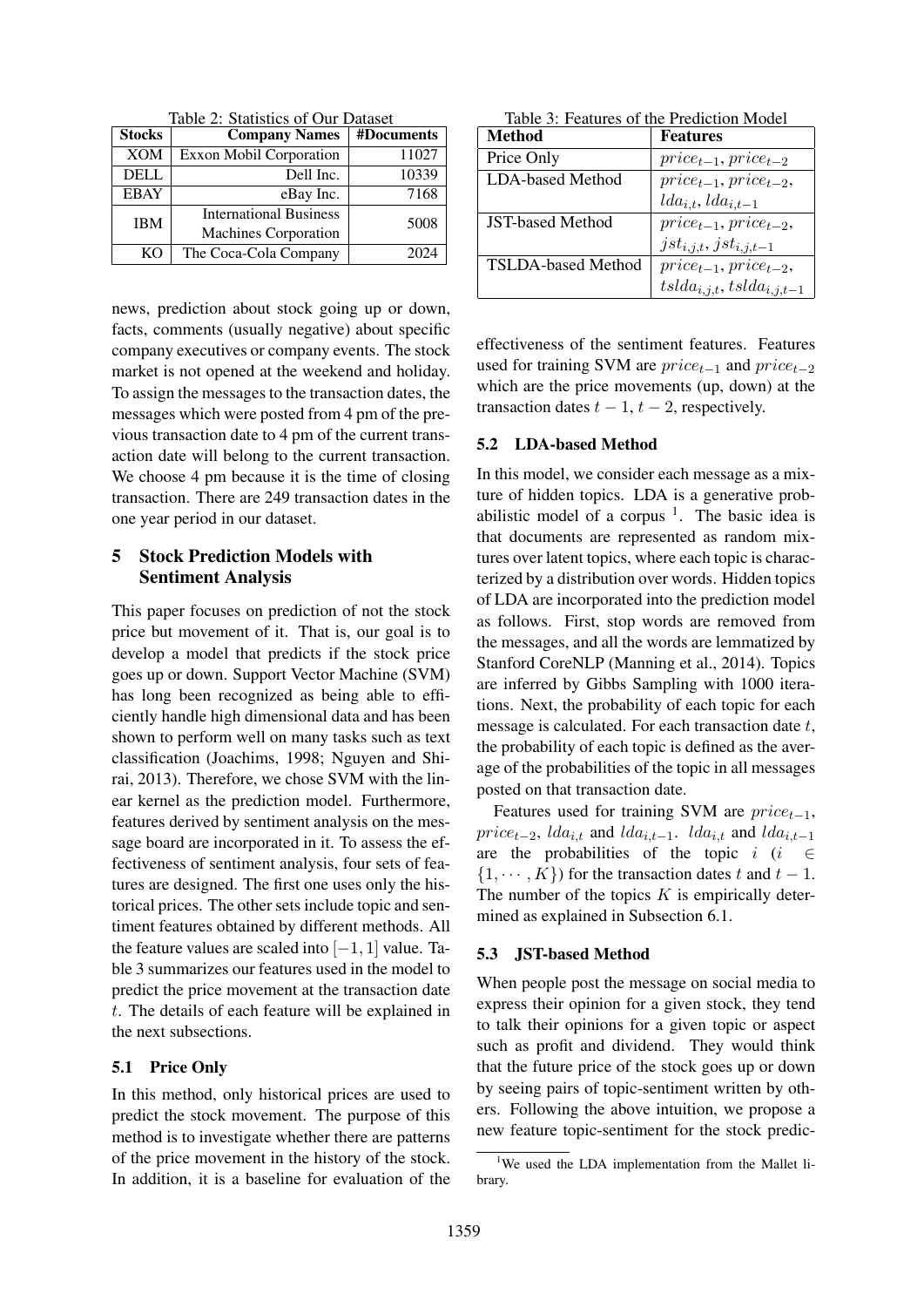

Figure 2: Graphical Model Representation of JST

|                         | Table 4: Notations in JST               |  |  |  |  |  |
|-------------------------|-----------------------------------------|--|--|--|--|--|
| <b>Notation</b>         | <b>Definition</b>                       |  |  |  |  |  |
| $\alpha, \beta, \gamma$ | Dirichlet prior vectors                 |  |  |  |  |  |
| $\varphi$               | distribution over words                 |  |  |  |  |  |
| T                       | # of topics                             |  |  |  |  |  |
| $\mathcal{S}$           | # of sentiments                         |  |  |  |  |  |
| $\theta$                | message and sentiment specific topic    |  |  |  |  |  |
|                         | distribution                            |  |  |  |  |  |
| Z                       | topic                                   |  |  |  |  |  |
| W                       | word in the message $d$                 |  |  |  |  |  |
| l                       | sentiment label                         |  |  |  |  |  |
| $\pi$                   | message specific sentiment distribution |  |  |  |  |  |
| $N_d$                   | # of words in the message $d$           |  |  |  |  |  |
|                         | # of messages                           |  |  |  |  |  |

tion model. Two methods are used to extract the pairs of topic-sentiment from the message board. One is a latent topic based model called JST (Lin and He, 2009). The other is TSLDA discussed in Section 3. This subsection introduces the method using the former.

We consider each message as a mixture of hidden topics and sentiments. JST model is used to extract topics and sentiments simultaneously. Figure 2 shows the graphical model representation of JST. Notations in Figure 2 are shown in Table 4. In LDA model, there is only one document specific topic distribution. In contrast, each document in JST is associated with multiple sentiment labels. Each sentiment label is associated with a document specific topic distribution. A word in the document is drawn from a distribution over words defined by the topic and sentiment label.

After removal of stop words and lemmatization, JST model is trained by Gibbs Sampling with 1000 iterations. We chose 3 as the number of sentiments which might represent negative, neutral and positive. The number of the topics  $K$ is empirically determined as explained in Subsection 6.1. Next, the joint probability of each pair of topic and sentiment is calculated for each message. For each transaction date  $t$ , the joint probability of each topic-sentiment pair is defined as the average of the joint probabilities in the messages on that transaction date. Then we integrate these probabilities into the prediction model.

Features used for training SVM are  $price_{t-1}$ ,<br>  $ice_{t-2}$ ,  $jst_{i,j,t}$  and  $jst_{i,j,t-1}$ .  $jst_{i,j,t}$  and  $price_{t-2}$ , jst<sub>i,j,t</sub> and jst<sub>i,j,t-1</sub>.  $jst_{i,j,t-1}$  are the joint probabilities of the sentiment  $i$  ( $i \in \{1,2,3\}$ ) and topic  $j$  ( $j \in \{$  $\{1, \dots, K\}$  for the transaction dates t and  $t - 1$ .

### 5.4 TSLDA-based Method

We use our TSLDA model to capture the topics and sentiments simultaneously. First, a rule-based algorithm is applied to identify the category of each word in the documents. Consecutive nouns are considered as topic words. If a word is not a noun and in a list of opinion words in SentiWord-Net (Baccianella et al., 2010), it is considered as an opinion word. The rest of words are classified as background words.

After lemmatization, TSLDA model is trained by Collapsed Gibbs Sampling with 1000 iterations. We chose 3 as the number of sentiments which might represent for negative, neutral and positive. K (number of topics) is determined as explained in Subsection 6.1. The topic and its sentiment in each sentence are gotten from the topic assignment and sentiment assignment in TSLDA. If there is a sentence expressing the sentiment  $j$ on the topic i, we represent the tuple  $(i, j) = 1$ , and 0 otherwise. The proportion of  $(i, j)$  over all sentences are calculated for each message. For each transaction date, a weight of the tuple  $(i, j)$ is defined as the average of the proportions over all messages. Then we integrated the weights of the topics and their sentiments into the prediction model.

Features used for training SVM are  $price_{t-1}$ ,  $price_{t-2}$ , tslda<sub>i,j,t</sub> and tslda<sub>i,j,t−1</sub>. tslda<sub>i,j,t</sub> and tslda<sub>i,j,t−1</sub> are the weights of the topic i (i  $\in$  $\{1, \dots, K\}$  with the sentiment  $j \ (j \in \{1, 2, 3\})$ for the transaction dates t and  $t - 1$ .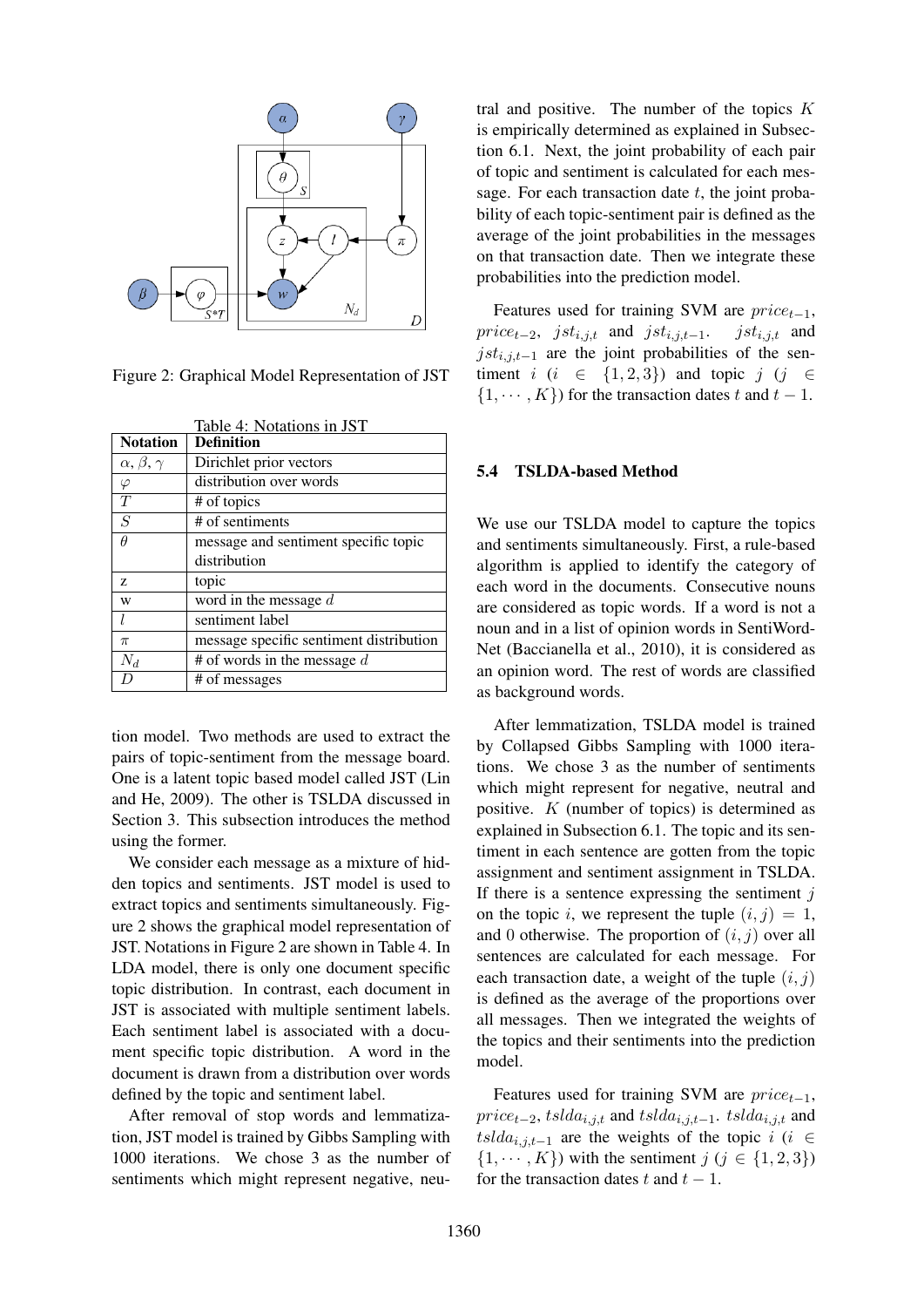| tion           |                   |            |            |              |
|----------------|-------------------|------------|------------|--------------|
| <b>Stocks</b>  | <b>Price Only</b> | <b>LDA</b> | <b>JST</b> | <b>TSLDA</b> |
| <b>XOM</b>     | 0.5000            | 0.4464     | 0.5179     | 0.5357       |
| <b>DELL</b>    | 0.5893            | 0.5357     | 0.5000     | 0.5536       |
| <b>EBAY</b>    | 0.6071            | 0.6071     | 0.5000     | 0.6429       |
| <b>IBM</b>     | 0.4107            | 0.3929     | 0.5357     | 0.5536       |
| K <sub>O</sub> | 0.4107            | 0.5179     | 0.4643     | 0.5357       |
| Average        | 0.5036            | 0.5000     | 0.5036     | 0.5643       |

Table 5: Accuracies of Stock Movement Predic-

### 6 Evaluation

#### 6.1 Experiment Setup

We divided the dataset described in Section 4 into three parts: training set from July 23, 2012 to March 31, 2013, development set from April 01, 2013 to April 30, 2013, and test set from May 01, 2013 to July 19, 2013. The label of 'up' and 'down' is assigned to each transaction date by comparing the price of the current and previous dates.

To optimize the number of topics  $K$  for each stock, we run the models with four values of  $K$ : 10, 20, 50 and 100. The best  $K$  is chosen for each stock on the development set, and the systems with the chosen  $K$  is evaluated on the test data. The performance of the prediction is measured by accuracy.

For the hyperparameters of LDA, JST and TSLDA, we simply selected symmetric Dirichlet prior vectors, that is all possible distributions are likely equal. We used the default values of these hyperparameters for LDA and JST. Concretely speaking,  $\alpha = 0.5$ ,  $\beta = 0.01$  in LDA and  $\alpha = \frac{50}{\# topics}, \beta = 0.01, \gamma = 0.3$  were used in JST. For TSLDA, we set  $\alpha = 0.1$ ,  $\lambda = 0.1$ ,  $\beta = 0.01$ and  $\gamma = 0.01$ .

#### 6.2 Results

The result of each stock is shown in Table 5. In addition, the average of 5 stocks for each model is revealed in the last row of this table for easy comparison. Our model TSLDA-based method outperformed the other methods on the average of the stocks. Table 6 shows the number of true positive (TP), true negative (TN), false positive (FP) and false negative (FN) of models for the stocks. For easy comparison, the summation for these five stocks are calculated in the last row.

To assess the effectiveness of integrating mood information, we compare our TSLDA-based

Table 6: TP, TN, FP, FN of Stock Movement Prediction

| <b>Stocks</b> | <b>Metrics</b> | <b>Price Only</b> | <b>LDA</b> | JST            | <b>TSLDA</b> |
|---------------|----------------|-------------------|------------|----------------|--------------|
|               | TP             | 14                | 13         | 15             | 18           |
| <b>XOM</b>    | <b>TN</b>      | 14                | 12         | 14             | 12           |
|               | <b>FP</b>      | 8                 | 10         | 8              | 10           |
|               | <b>FN</b>      | 20                | 21         | 19             | 16           |
|               | TP             | 17                | 13         | 5              | 13           |
| <b>DELL</b>   | <b>TN</b>      | 16                | 17         | 23             | 18           |
|               | FP             | 17                | 16         | 10             | 15           |
|               | <b>FN</b>      | 6                 | 10         | 18             | 10           |
|               | TP             | 17                | 18         | 20             | 20           |
| <b>EBAY</b>   | TN             | 17                | 16         | 8              | 16           |
|               | <b>FP</b>      | 9                 | 10         | 18             | 10           |
|               | <b>FN</b>      | 13                | 12         | 10             | 10           |
|               | TP             | 15                | 15         | 7              | 31           |
| <b>IBM</b>    | TN             | 8                 | 7          | 23             | $\theta$     |
|               | FP             | 17                | 18         | $\overline{c}$ | 25           |
|               | <b>FN</b>      | 16                | 16         | 24             | $\theta$     |
|               | TP             | 12                | 14         | 16             | 10           |
| <b>KO</b>     | <b>TN</b>      | 11                | 15         | 10             | 20           |
|               | <b>FP</b>      | 17                | 13         | 18             | 8            |
|               | <b>FN</b>      | 16                | 14         | 12             | 18           |
| Sum           | TP             | 75                | 73         | 63             | 92           |
|               | <b>TN</b>      | 66                | 67         | 78             | 66           |
|               | FP             | 68                | 67         | 56             | 68           |
|               | <b>FN</b>      | 71                | 73         | 83             | 54           |

method with Price Only method. The results showed that the model using mood information outperformed the model without mood by 3.57%, 3.58%, 14.29% and 12.5% accuracy for XOM, EBAY, IBM and KO stock, respectively. On the other hand, the performance on DELL stock was not improved. It means that the use of the mood does not always make the performance better. The mood from social media could lead to a wrong prediction because of wrong prediction of message writers, fault information and so on. However, TSLDA was better than Price Only method on average of these stocks. In addition, TSLDA can reduce the number of FN, especially for IBM, although FP was not changed in the sum of 5 stocks. Thus, we can conclude that integrating the mood information from social media can help to predict stock price movement more precisely.

Next, let us compare the models for inferring latent topics only (LDA) and topics and sentiments (JST and TSLDA) in the stock movement prediction. The accuracy of JST-based method was better than LDA for two stocks (XOM and IBM), worse for three stocks and comparable in the average of five stocks. While, TSLDA-based method outperformed LDA and JST by 2 to 17% in the accuracy for five stocks. TSLDA was also better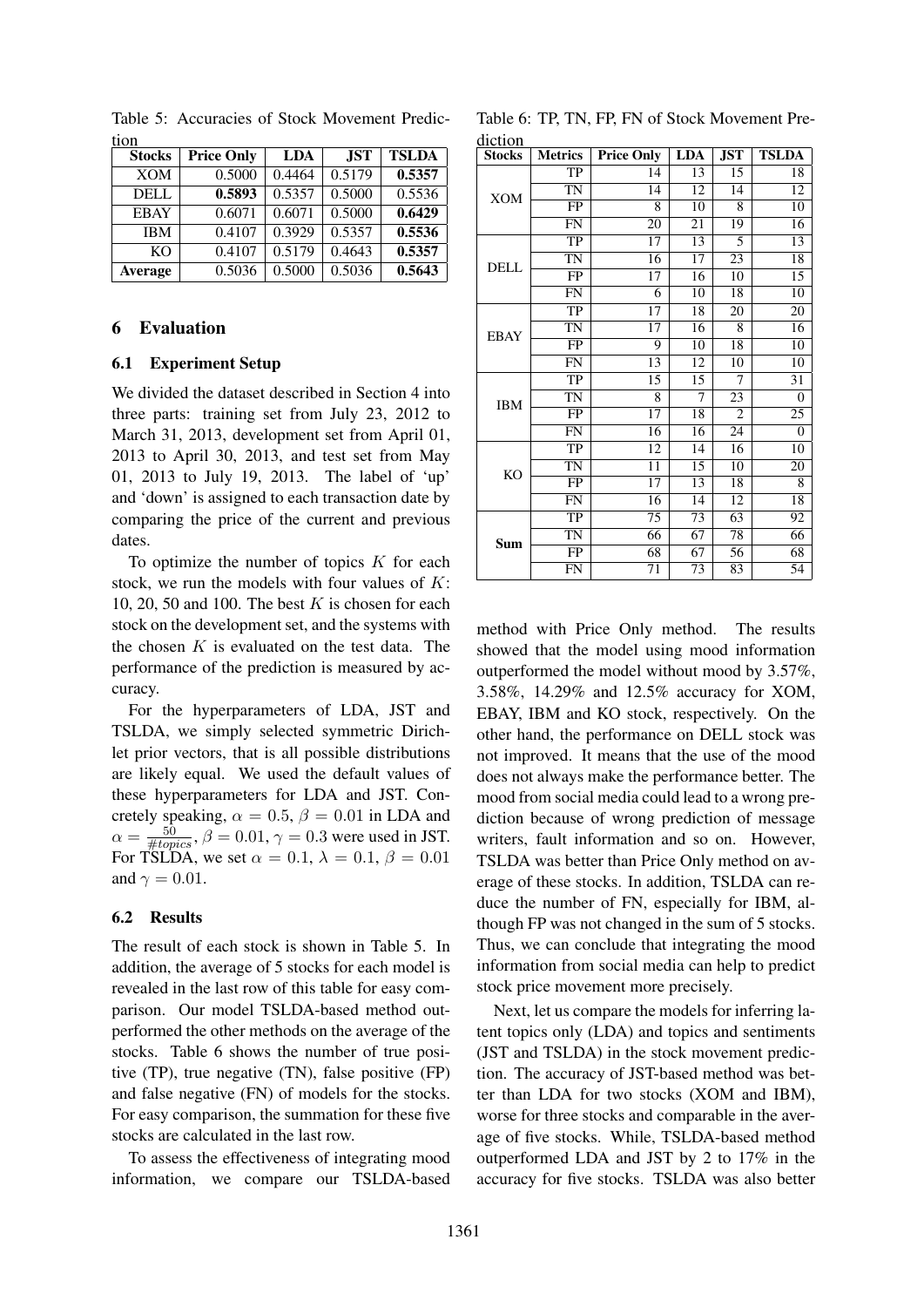Table 7: Top Words in Topics of TSLDA

| <b>Topic1</b> | Topic2   | Topic3  | Topic4    | Topic <sub>5</sub> | <b>Topic6</b> |
|---------------|----------|---------|-----------|--------------------|---------------|
| ko            | split    | drink   | customer  | company            | country       |
| ceo           | stock    | coke    | budget    | competitor         | tax           |
| company       | share    | water   | campaign  | buy                | governor      |
| report        | price    | produce | promotion | sell               | obama         |
| earning       | dividend | product | growth    | hold               | rommey        |
| analyst       | year     | health  | sale      | problem            | mitt          |
| share         | date     | juice   | volumn    | soda               | president     |
| news          | market   | make    | come      | product            | bill          |
| downgrade     | time     | p.o.s   | revenue   | people             | christian     |

than LDA and JST on average as shown in Table 5. The improvement of the accuracy was derived by increase of TP and decrease of FN. These results indicate that (1) our idea to use both latent topics and sentiments as the features is effective, (2) TSLDA is more appropriate model than JST in stock movement prediction.

Table 7 shows examples of highly associated words of some topics for stock KO (Coca-Cola Company) in TSLDA. For example, 'split', 'stock' and 'share' are words highly associated with the hidden topic 2, and 'drink', 'coke' and 'water' are highly associated with the topic 3. The first five hidden topics in Table 7 may represent the management, stock market trading, product, customer care service, competitors of the company, while the last one indicates macroeconomic factors. Table 8 shows examples of highly associated words of three sentiments of the hidden topic 1 and 2. For the hidden topic 1, 'growth', 'strong', 'solid' etc. are the words highly associated with the hidden sentiment 3 (which may corresponds to positive class), while 'old', 'tired', 'unreal' etc. with the hidden sentiment 1 (may be negative). In general, however, it is rather difficult to interpret the meaning of the hidden sentiment because the sentiments have many dimensions such as happy, anger, sad, vital and so on. We also found that the words with high probabilities in the background distribution were the stop words, punctuations, function words, messy characters written in social media, e.g.  $\therefore$  the', 'and', 'you', '\$', 'for' and '?'.

Table 9 shows top words in some joint sentiment topic distributions of JST model for stock KO. For example, 'yahoo', 'ko' and 'finance' are highly associated with the distribution defined by hidden sentiment 1 and hidden topic 1. However, it is rather difficult to guess which sentiment or topic in this joint distribution actually means.

Table 8: Top Words in Sentiments of Topics of TSLDA

| <b>Topic1</b>  |                |           |              | Topic2         |                |
|----------------|----------------|-----------|--------------|----------------|----------------|
| S <sub>1</sub> | S <sub>2</sub> | <b>S3</b> | <b>S1</b>    | S <sub>2</sub> | S <sub>3</sub> |
| old            | value          | grow      | down         | straight       | good           |
| tired          | even           | strong    | tough        | warm           | long           |
| unreal         | difference     | solid     | troll        | informative    | more           |
| much           | list           | gain      | breakthrough | interesting    | high           |
| obviously      | together       | full      | ex           | later          | still          |
| much           | serve          | continue  | sugary       | responsible    | right          |
| not            | americans      | growth    | ep           | yeah           | sure           |
| helpful        | operation      | value     | richly       | used           | same           |
| here           | get            | quarter   | major        | though         | many           |

Table 9: Top Words in Distributions Defined by Sentiments and Topics of JST

| S1            |        | S2     |            | S3            |         |
|---------------|--------|--------|------------|---------------|---------|
| <b>Topic1</b> | Topic2 | Topic1 | Topic2     | <b>Topic1</b> | Topic2  |
| yahoo         | juice  | ko     | new        | spam          | split   |
| ko            | minute | buy    | american   | board         | share   |
| finance       | maid   | get    | country    | post          | date    |
| chart         | orange | sell   | obama      | ignore        | stock   |
| free          | apple  | go     | top        | idiot         | record  |
| fire          | drink  | make   | fall       | get           | price   |
| website       | fruit  | money  | health     | read          | august  |
| aone          | edit   | much   | government | another       | receive |
| download      | punch  | next   | place      | report        | get     |

## 7 Conclusion

This paper presents the method to infer the topics and their sentiments on the documents and use them for prediction of the stock movement. The results of the experiments show the effectiveness of our proposed TSLDA-based method. Although 56% accuracy of our method is not so high, it can be satisfying results as regarded in the previous papers. Another advantage of the paper is the evaluation by the large scale experiment (five stocks, three month transaction dates in the test set).

The drawback of TSLDA is that we have to specify the number of topics and sentiment beforehand. To overcome it, TSLDA should be extended as a non-parametric topic model estimating the number of topics inherent in the data. This will be done in our future work.

#### References

- Werner Antweiler and Murray Z Frank. 2004. Is all that talk just noise? the information content of internet stock message boards. *The Journal of Finance*, 59(3):1259–1294.
- Stefano Baccianella, Andrea Esuli, and Fabrizio Sebastiani. 2010. Sentiwordnet 3.0: An enhanced lexical resource for sentiment analysis and opinion mining. In *Proceedings of the Seventh Conference on*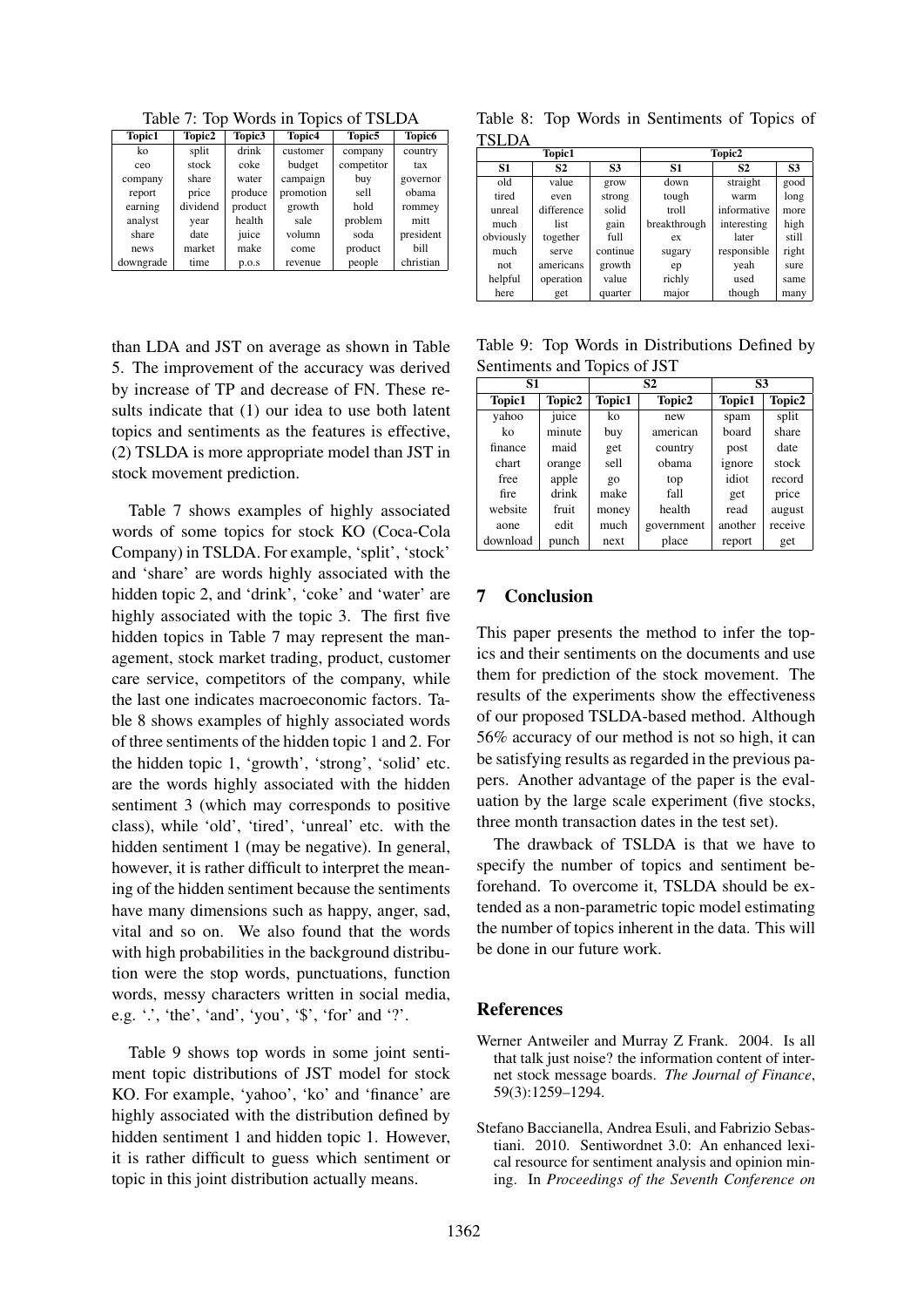*International Language Resources and Evaluation (LREC'10)*, volume 10, pages 2200–2204.

- David M. Blei, Andrew Y. Ng, and Michael I. Jordan. 2003. Latent dirichlet allocation. *Journal of Machine Learning Research*, 3:993–1022.
- Johan Bollen, Huina Mao, and Xiaojun Zeng. 2011. Twitter mood predicts the stock market. *Journal of Computational Science*, 2(1):1–8.
- Eugene F Fama, Lawrence Fisher, Michael C Jensen, and Richard Roll. 1969. The adjustment of stock prices to new information. *International economic review*, 10(1):1–21.
- Eugene F Fama. 1991. Efficient capital markets: Ii. *The journal of finance*, 46(5):1575–1617.
- Yohan Jo and Alice H Oh. 2011. Aspect and sentiment unification model for online review analysis. In *Proceedings of the fourth ACM international conference on Web search and data mining*, pages 815– 824. ACM.
- Thorsten Joachims. 1998. *Text categorization with support vector machines: Learning with many relevant features*. Springer.
- Himabindu Lakkaraju, Chiranjib Bhattacharyya, Indrajit Bhattacharya, and Srujana Merugu. 2011. Exploiting coherence for the simultaneous discovery of latent facets and associated sentiments. In *Proceedings of the Eleventh SIAM International Conference on Data Mining, SDM 2011, April 28-30, 2011, Mesa, Arizona, USA*, pages 498–509. SIAM / Omnipress.
- Chenghua Lin and Yulan He. 2009. Joint sentiment/topic model for sentiment analysis. In *Proceedings of the 18th ACM conference on Information and knowledge management*, pages 375–384. ACM.
- Bing Liu and Lei Zhang. 2012. A survey of opinion mining and sentiment analysis. In *Mining Text Data*, pages 415–463. Springer.
- Christopher D. Manning, Mihai Surdeanu, John Bauer, Jenny Finkel, Steven J. Bethard, and David Mc-Closky. 2014. The Stanford CoreNLP natural language processing toolkit. In *Proceedings of 52nd Annual Meeting of the Association for Computational Linguistics: System Demonstrations*, pages 55–60.
- Thien Hai Nguyen and Kiyoaki Shirai. 2013. Text classification of technical papers based on text segmentation. In Elisabeth Mtais, Farid Meziane, Mohamad Saraee, Vijayan Sugumaran, and Sunil Vadera, editors, *Natural Language Processing and Information Systems*, volume 7934 of *Lecture Notes in Computer Science*, pages 278–284. Springer Berlin Heidelberg.
- Thien Hai Nguyen and Kiyoaki Shirai. 2015. Aspectbased sentiment analysis using tree kernel based relation extraction. In Alexander Gelbukh, editor, *Computational Linguistics and Intelligent Text Processing*, volume 9042 of *Lecture Notes in Computer Science*, pages 114–125. Springer International Publishing.
- Bo Pang and Lillian Lee. 2008. Opinion mining and sentiment analysis. *Foundations and trends in information retrieval*, 2(1-2):1–135.
- Bo Qian and Khaled Rasheed. 2007. Stock market prediction with multiple classifiers. *Applied Intelligence*, 26(1):25–33.
- Michael Rechenthin, W Nick Street, and Padmini Srinivasan. 2013. Stock chatter: Using stock sentiment to predict price direction. *Algorithmic Finance*, 2(3):169–196.
- Robert P Schumaker and Hsinchun Chen. 2009a. A quantitative stock prediction system based on financial news. *Information Processing & Management*, 45(5):571–583.
- Robert P. Schumaker and Hsinchun Chen. 2009b. Textual analysis of stock market prediction using breaking financial news: The azfin text system. *ACM Trans. Inf. Syst.*, 27(2):12:1–12:19, March.
- Jianfeng Si, Arjun Mukherjee, Bing Liu, Qing Li, Huayi Li, and Xiaotie Deng. 2013. Exploiting topic based twitter sentiment for stock prediction. In *Proceedings of the 51st Annual Meeting of the Association for Computational Linguistics, ACL 2013, 4-9 August 2013, Sofia, Bulgaria, Volume 2: Short Papers*, pages 24–29. The Association for Computer Linguistics.
- George Tsibouris and Matthew Zeidenberg. 1995. Testing the efficient markets hypothesis with gradient descent algorithms. In *Neural Networks in the Capital Markets*, pages 127–136. Wiley: Chichester.
- Robert Tumarkin and Robert F Whitelaw. 2001. News or noise? internet postings and stock prices. *Financial Analysts Journal*, 57(3):41–51.
- Tien Thanh Vu, Shu Chang, Quang Thuy Ha, and Nigel Collier. 2012. An experiment in integrating sentiment features for tech stock prediction in twitter. In *24th International Conference on Computational Linguistics*, pages 23–38.
- Steven Walczak. 2001. An empirical analysis of data requirements for financial forecasting with neural networks. *Journal of management information systems*, 17(4):203–222.
- Boyi Xie, Rebecca J Passonneau, Leon Wu, and Germán Creamer. 2013. Semantic frames to predict stock price movement. In *Proceedings of the 51st Annual Meeting of the Association for Computational Linguistics*, pages 873–883.